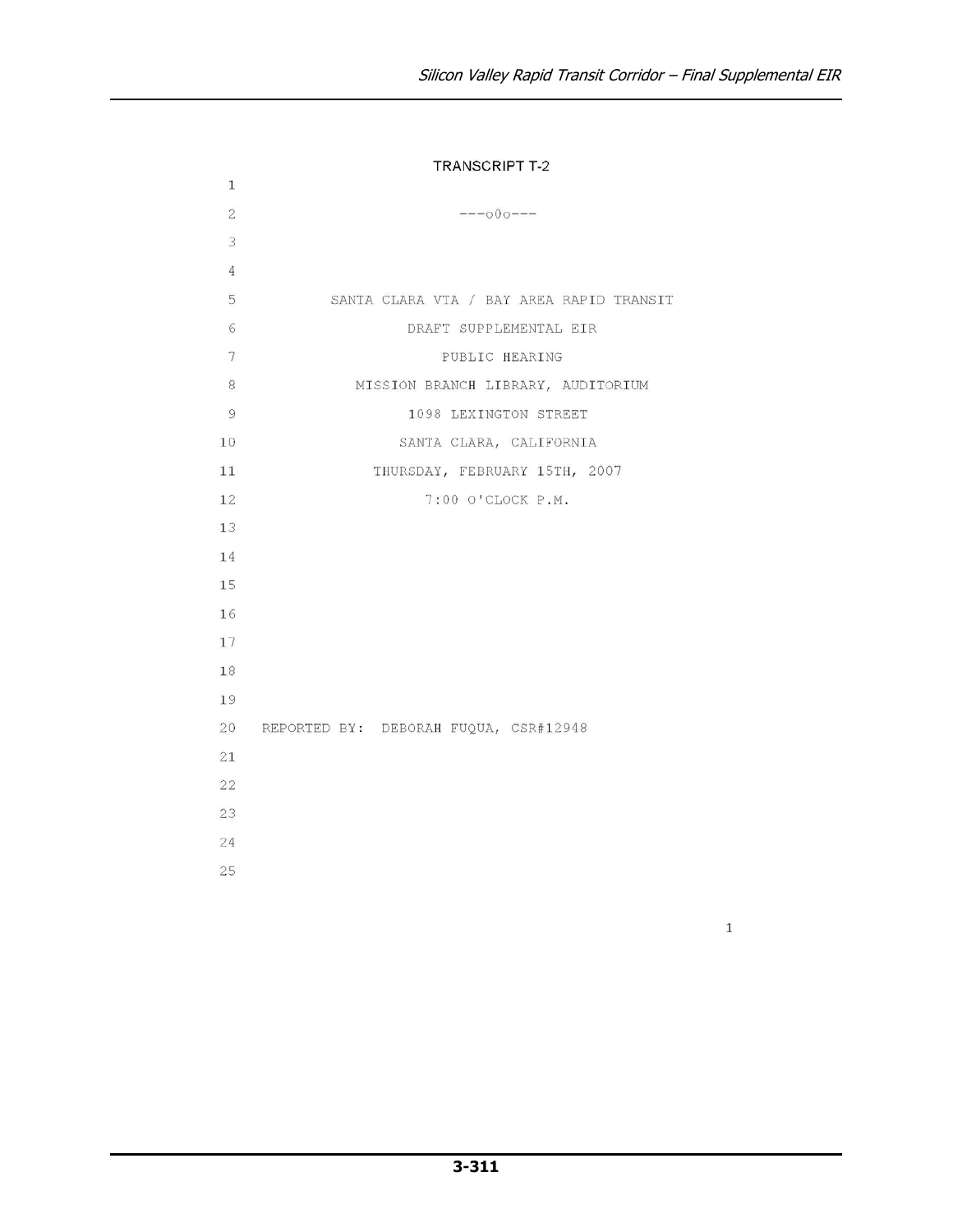| $\mathbf{1}$   | APPEARANCES                           |
|----------------|---------------------------------------|
| $\overline{2}$ | TOM FITZWATER                         |
| 3              | Principal Transportation Planner, VTA |
| $\overline{4}$ |                                       |
| 5              | KAY WILSON                            |
| 6              | Moderator                             |
| 7              |                                       |
| $\,8\,$        |                                       |
| $\mathcal G$   | PUBLIC SPEAKERS                       |
| 10             | Bob Blakely Steve VanPelt             |
| $11\,$         | Ken Sinclair - John Urban             |
| 12             |                                       |
| 13             |                                       |
| 14             |                                       |
| 15             |                                       |
| 16             | $---000---$                           |
| 17             |                                       |
| $1\,8$         |                                       |
| 19             |                                       |
| 20             |                                       |
| 21             |                                       |
| 22             |                                       |
| 23             |                                       |
| 24             |                                       |
| 25             |                                       |
|                |                                       |

 $\sqrt{2}$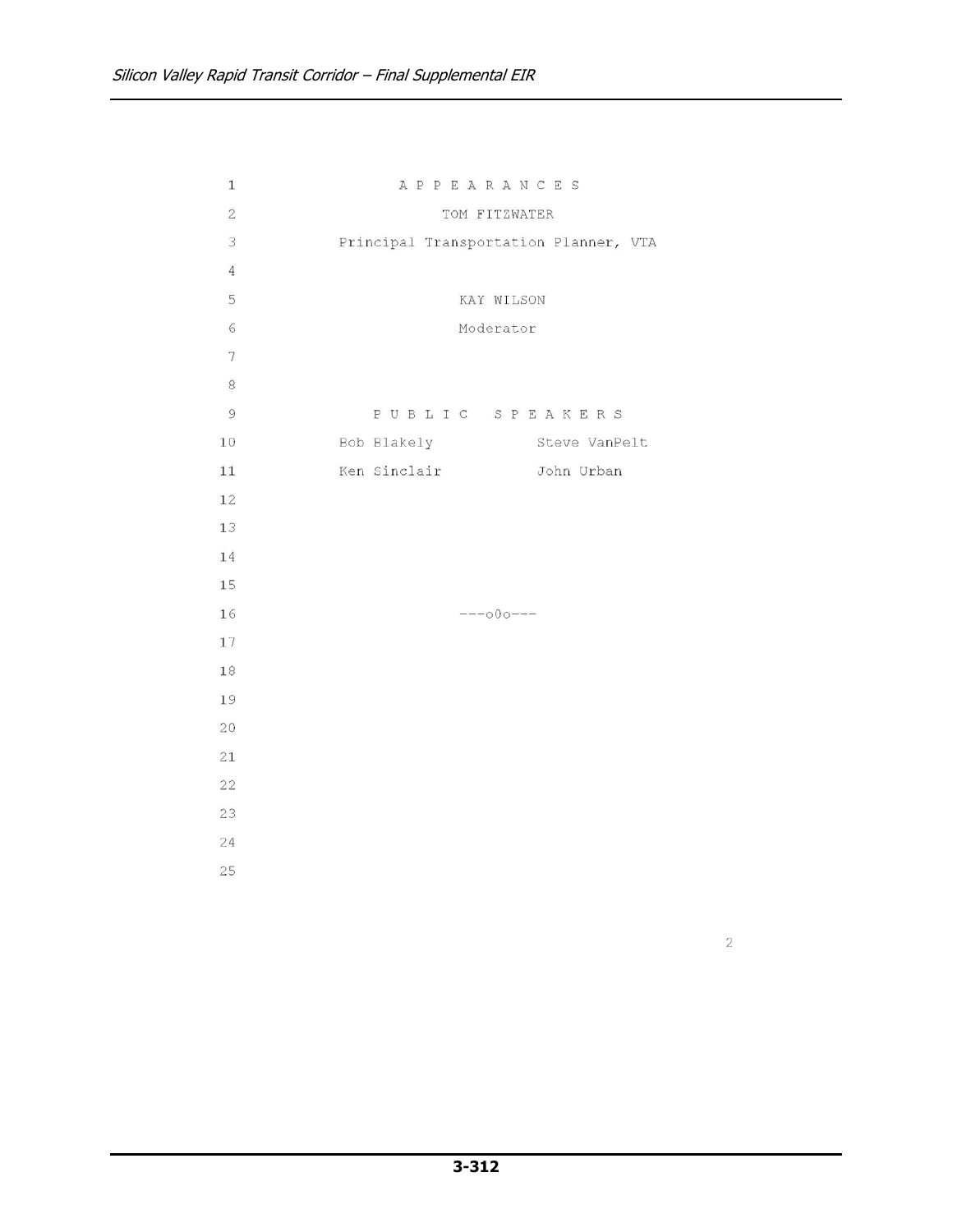Thursday, February 15, 2007 7:00 o'clock p.m.  $\mathbf{1}$  $\overline{2}$  $---000---$ 3 PROCEEDINGS (Presentation given by Tom Fitzwater)  $\overline{4}$ 5 KAY WILSON: Thank you very much, Tom. 6 Thank all of you for waiting for the  $\overline{7}$ presentation. Now we're ready for public comments 8 focused on the draft supplemental EIR. I've got a  $\overline{9}$ couple of blue cards. Please raise your hand if you want to turn in a blue card. Molly is circulating to 10  $11$ collect those. We're going to stick with the two-minute time 12 13 limit. And Jane will hold up a yellow card when 30 14 seconds is left and a red one when the time is done. And I already announced we have a court reporter. 15 16 We're not going to respond to the questions 17 during the public comment period. We're going to just 18 take everybody's questions, get them documented, and 19 we'll close the public hearing. And we'll write down 20 any questions you have during this period, and then we can answer those, once we've closed the public hearing, 21 22 on a one-on-one basis. 23 Anybody good to go? I've got three cards, and 24 the first one is Bob Blakely. 25 And if you just want to stand in your seat, I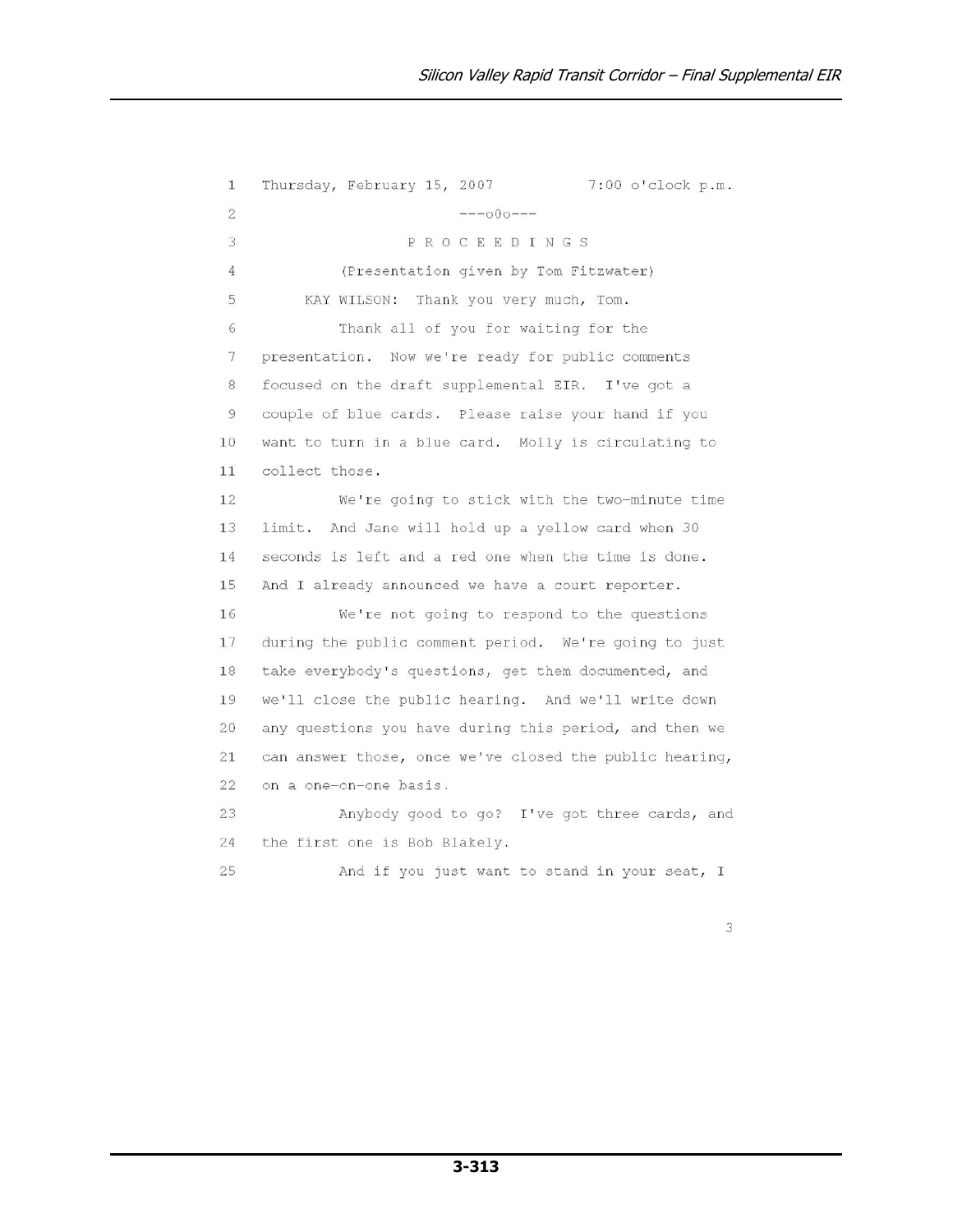think we can hear you.  $\mathbf{1}$  $\overline{2}$ BOB BLAKELY: Okay. I came from San Francisco 3 to -- because I'm interested in this project, even though I live up north because I think a rail link  $\overline{4}$ 5 around the bay is important in the future. Now, my comment -- as you know, the more underground 6  $7\phantom{.0}$ construction they do, the more costly it's going to be  $8\phantom{.}$ and the more time it's going to take and the more  $\overline{9}$ people that's going to have to, you know, be forced out  $T2-1$ of their homes and their businesses.  $10$ I think the  $-$  I understand  $-$  I'm for saving 11 the environment, but I think the VTA is getting 12 13 involved too much in some of these transit projects which tend to pull things back. My question is, when 14 15 do they actually plan to actually start construction, 16 even from Fremont south? And when do they anticipate  $17$ it be -- having it clear to Santa Clara? Some of us 18 here, it probably won't even be in our lifetime. But I 19 think the sooner that this can be done, the better.  $20$ KAY WILSON: Thank you. Ken Sinclair, please. 21 22 KEN SINCLAIR: Could you back that up to the --23 everybody running down The Alameda? Why? KAY WILSON: Okay. Let's record that question. T2-2 24 25 Why is everybody running down The Alameda?

 $\overline{4}$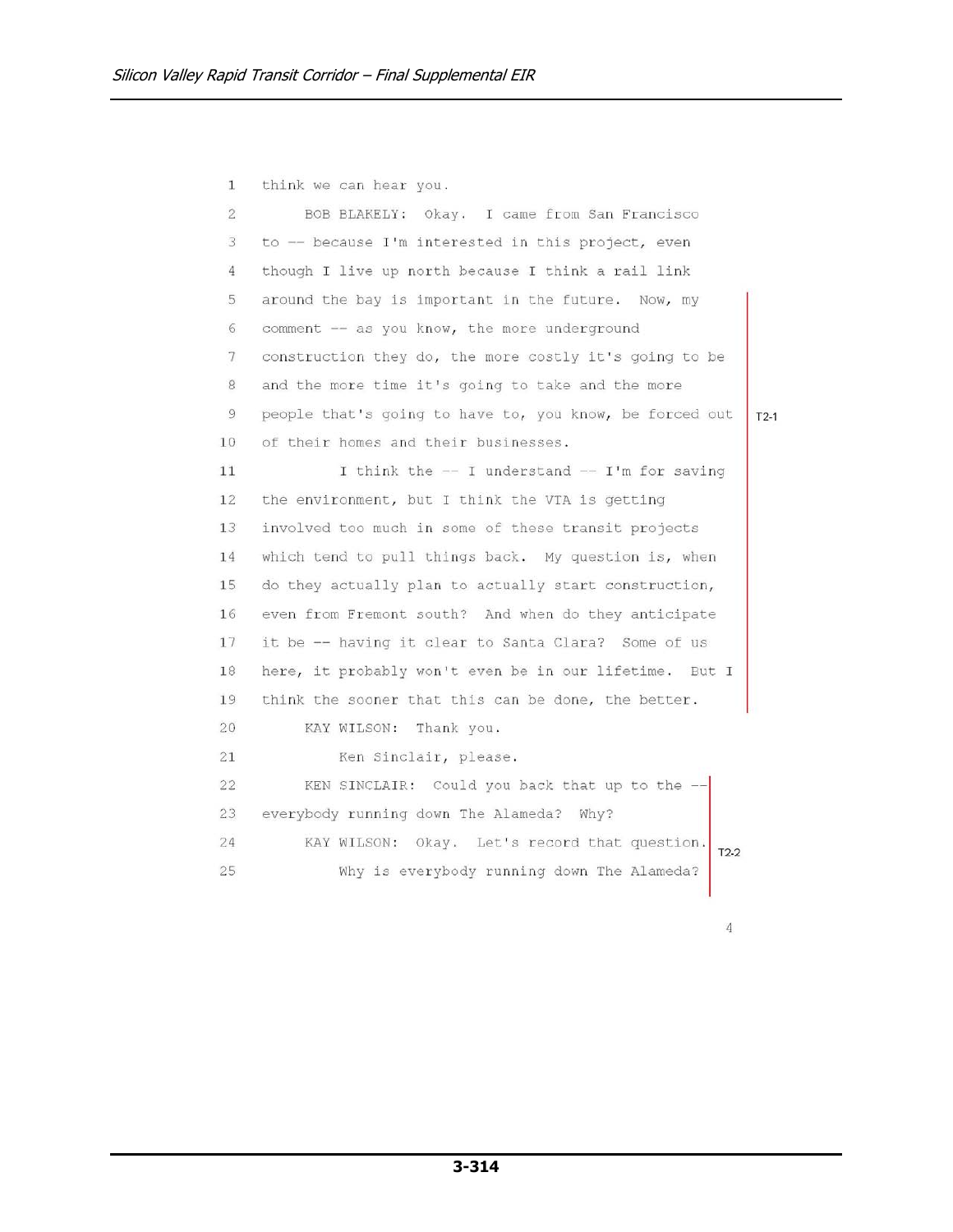```
KEN SINCLAIR: Yeah. They just widened the
 \mathbf{1}T2-2 con't.
 \overline{2}overpass on Coleman. And I think that some people may
     drop somebody off on The Alameda, but the majority of
 \overline{3}\overline{4}the people are going to go around on the Coleman way.
 5
          KAY WILSON: Okay. Well, let's record that one,
     and we can talk about it afterwards.
 6\overline{7}KEN SINCLAIR: And how much money do they have in
                                                               T2-3\, 8 \,the treasury already?
 \overline{9}KAY WILSON: Okay. How much money do they have in
10the treasury?
          KEN SINCLAIR: Because we've been giving you a
11half percent sales tax for almost ten years now.
12
13
          KAY WILSON: Okay. Thank you. Did you have any
14
     other comments?
15
          KEN SINCLAIR: That's it.
16
          KAY WILSON: Thank you.
17
              Steve VanPelt.
18
          STEVE VanPELT: Hi. I'm from north. I'm from San
19
     Mateo County. I'm quite concerned about how you're
                                                               T2-420going to pay to operate the system. You may be
21familiar with the experience of San Mateo County.
22^{1}Here's the final agreement: Basically, it's going to
23
     suck $32 million out of our 1B funds; we're going to
24
     get a total of 47 million for future transit projects;
25
     32 million is going to pay for BART to SFO. You're a
```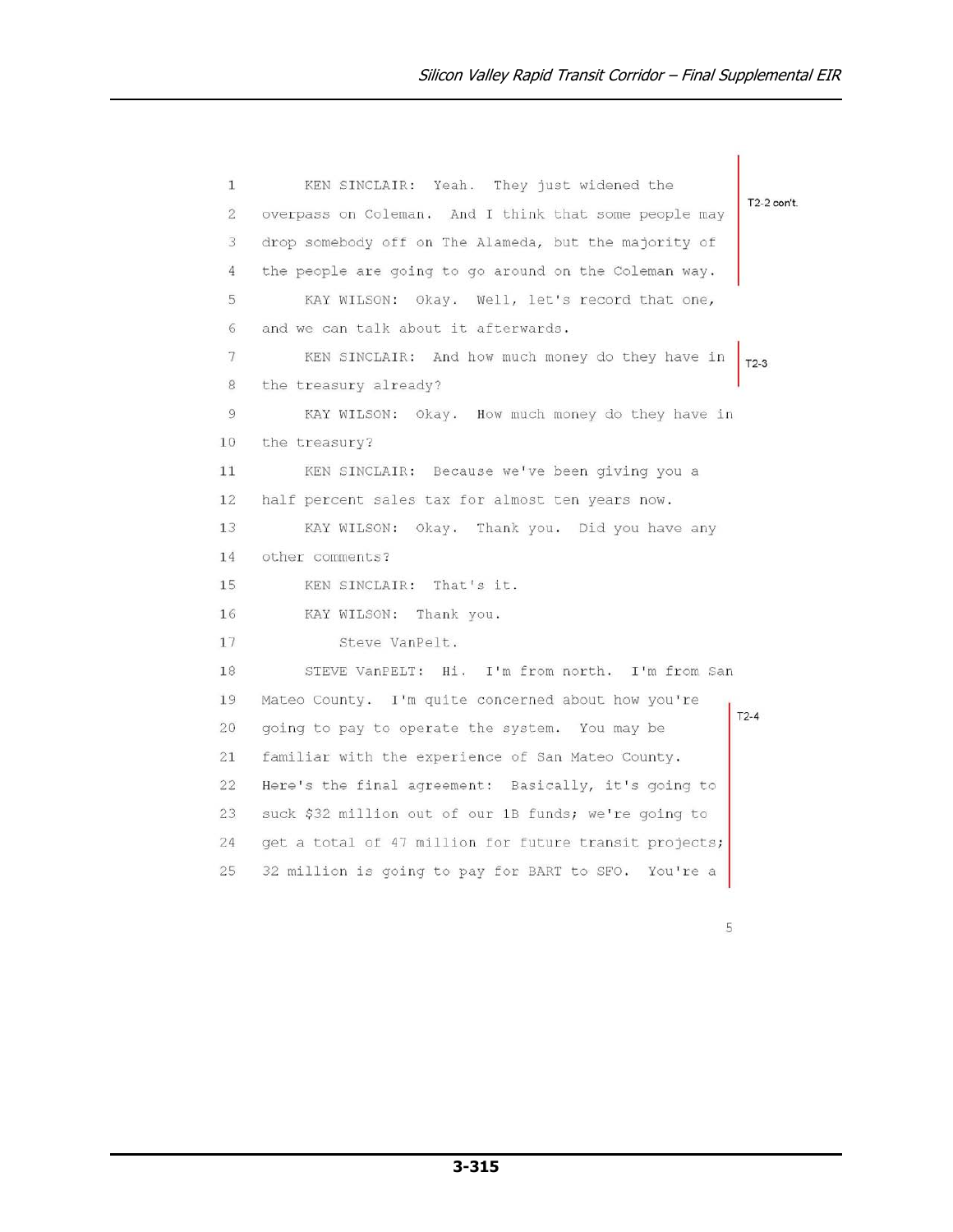| $\mathbf{1}$ | little concerned about that because that's what's going | T2-4 con't. |
|--------------|---------------------------------------------------------|-------------|
| $\mathbf{2}$ | to pay for Warm Springs BART, which will connect you to |             |
| 3            | the BART system.                                        |             |
| 4            | I think the engineering that's happening on             |             |
| 5            | the route is first rate. I would argue that there may   |             |
| 6            | actually be better routes, but -- the route is fine.    |             |
| 7            | But I think you need to give serious consideration to   | $T2-5$      |
| 8            | the technology that you see in world capitals from this |             |
| 9            | century. The Jubilee Line in London, the Meteor Line    |             |
| 10           | in Paris are very similar. They contain a second set    |             |
| 11           | of doors that protect people from falling -- not to be  |             |
| 12           | able to fall from the platform into the tracks.<br>And  |             |
| 13           | they open in conjunction with the doors on the train    |             |
| 14           | system.                                                 |             |
| 15           | So I actually made a suggestion during some of          |             |
| 16           | the scoping meetings. And a question I think needs to   | $T2-6$      |
| 17           | be seriously considered, if we used three-car light     |             |
| 18           | rail technology, how far would that satisfy the traffic |             |
| 19           | demand, the transit demand, for ridership into the      |             |
| 20           | future? Because it literally could be operated for one  |             |
| 21           | third the cost of BART.                                 |             |
| $22^{1}$     | And with the right-of-way intact, we could              |             |
| 23           | actually convert to BART when that became essential.    |             |
| 24           | Looking at the ridership figures, I think they're       |             |
| 25           | comparable to the Blue Line in Long Beach, L.A.         |             |
|              |                                                         |             |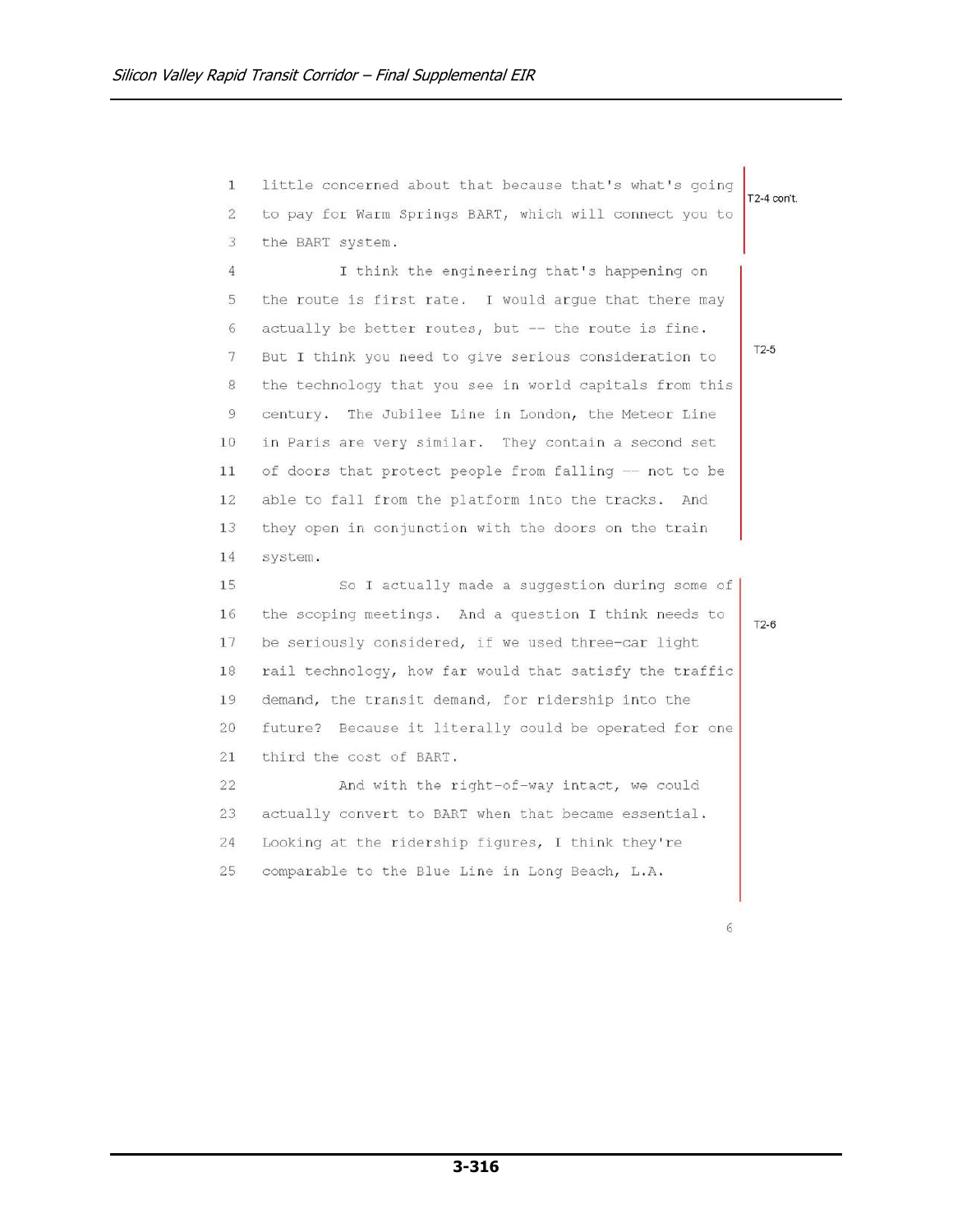```
And they have three-car light rail vehicles right now
 \mathbf{1}\overline{2}that satisfy the need.
                                                                 T2-6 con't.
 \overline{3}If I'm doing the math right, it looks to me,
     with your headways, that you're going to expect an
 \overline{4}5
     average of about 500 people per BART train when you get
 \sqrt{6}to the maximum.
 \overline{7}Oops -- I'm out of time.
 8
          KAY WILSON: Okay. Thank you very much.
 9
              Any more blue cards? Come on, I'd love to
     have some more blue cards.
1011Thank you.
12JOHN URBAN: I would just like to know --
          KAY WILSON: John Urban?
13
14
          JOHN URBAN: Correct.
15
          KAY WILSON: Thank you.
16
          JOHN URBAN: I would just like to clarify that
17
     there are no impacts along The Alameda in terms of
18
     traffic. Is this what the projections are between,
                                                             T2-719
     let's just say, Lafayette and down to Downtown San
20Jose? I think there was impact at Race and West
21
     Taylor. Obviously there's impact, but there's no
22^{1}unmitigatable impact at Race, Taylor -- is there
23
     anything else along The Alameda?
24
          KAY WILSON: Okay. We've got that down, and we
25
     can find that for you in the book.
```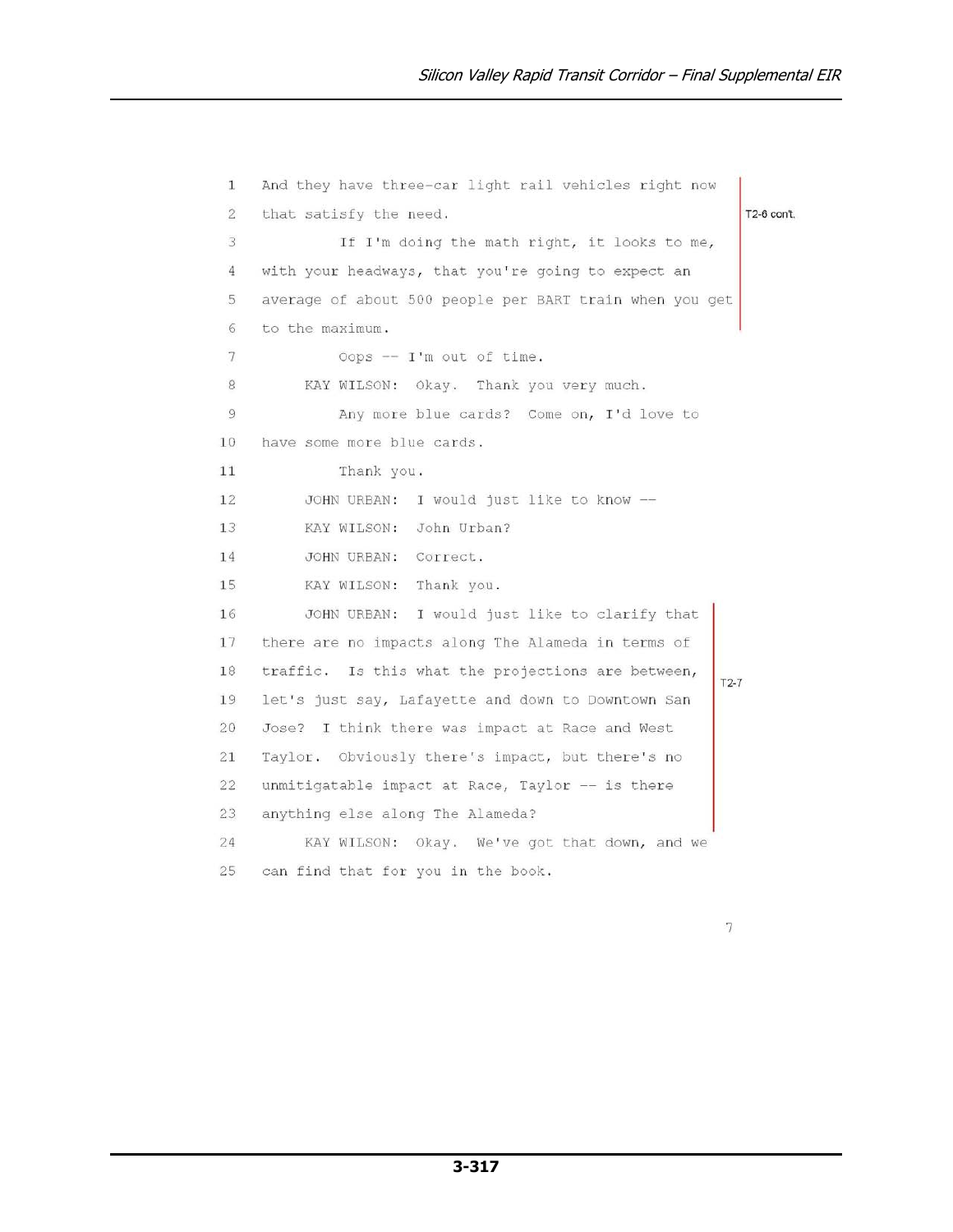JOHN URBAN: Okay. The other thing is, I'd just  $\mathbf{1}$  $\overline{2}$ like to know how many parking spaces are at the Fremont  $T2-8$ 3 BART station. That -- at 7:40 a.m., Monday through Friday, all the spaces are occupied. I should say  $\overline{4}$ 5 Monday through Thursday. They're all occupied. And I'm just wondering how that compares to 2500. 6  $\overline{7}$ I'd like to also go back -- you know, sound 8 impacts as the BART line comes out of the tunnel at  $T2-9$  $\overline{9}$ 880, sound wall is the one -- we mentioned that is the 10 one sound mitigator. I was wondering if there were any other ways to mitigate sound as the BART train comes  $11$ 12 out of the ground. 13 Also there was a comment by Mr. Fitzwater that there was -- in the Santa Clara section, there was -- I 14 15 believe there was no impact on housing for sound. You 16 know, the Santa Clara station study has housing now  $T2-10$ 17 just east of the Santa Clara University. It's very 18 tentative right now, but that's the vision. I just 19 want to know how that meshes with this supplemental  $20$ EIR.  $21$ KAY WILSON: Okay. Thank you. 22 Any more? 23 And thank you, Brandy, for getting all these 24 down for the discussion part. 25 Any other comments or anybody like to submit a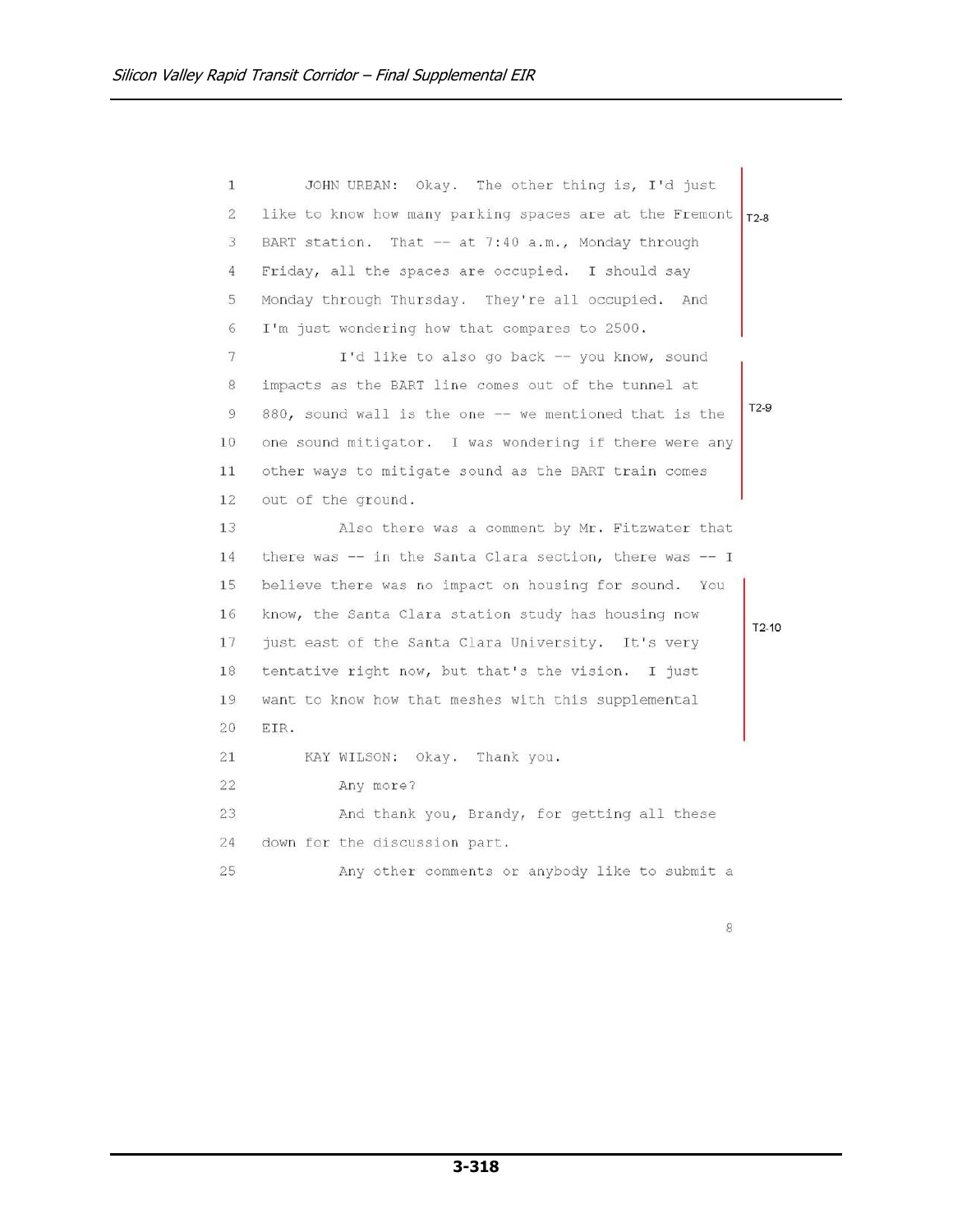```
blue card, and I'll hear your comments?
 \mathbf{1}\overline{2}Blue card? Did anybody come in late? We're
 \overline{3}collecting blue cards if you'd like to speak.
          JOHN URBAN: I got more, if that's okay.
 \overline{4}5
          KAY WILSON: More questions? If you've got more
     questions, let's just save them for the after session,
 6\overline{7}unless there was something you really wanted to record
 8
     for the record.
 \overline{9}JOHN URBAN: Well, of course I do. I wouldn't ask
     to, if I didn't.
10KAY WILSON: Okay. Well, we can give you another
1112two minutes. Go ahead.
          JOHN URBAN: I just wanted to know why, as the
13
                                                                T2-1114
     train comes out from under the ground at 880, it was
     moved east? The number -- let's see. No. 47 mentions
15
16
     that the alignment was moved east. I just want to know
17
     why.
18
         KAY WILSON: Okay.
19
          JOHN URBAN: That's it.
20KAY WILSON: All right. Is there anybody else
21that would like to make some comment on the draft
22^{1}supplemental EIR?
23
              (No response)
24
          KAY WILSON: Okay.
25
              Why don't we go ahead and just let you know
```
 $\overline{9}$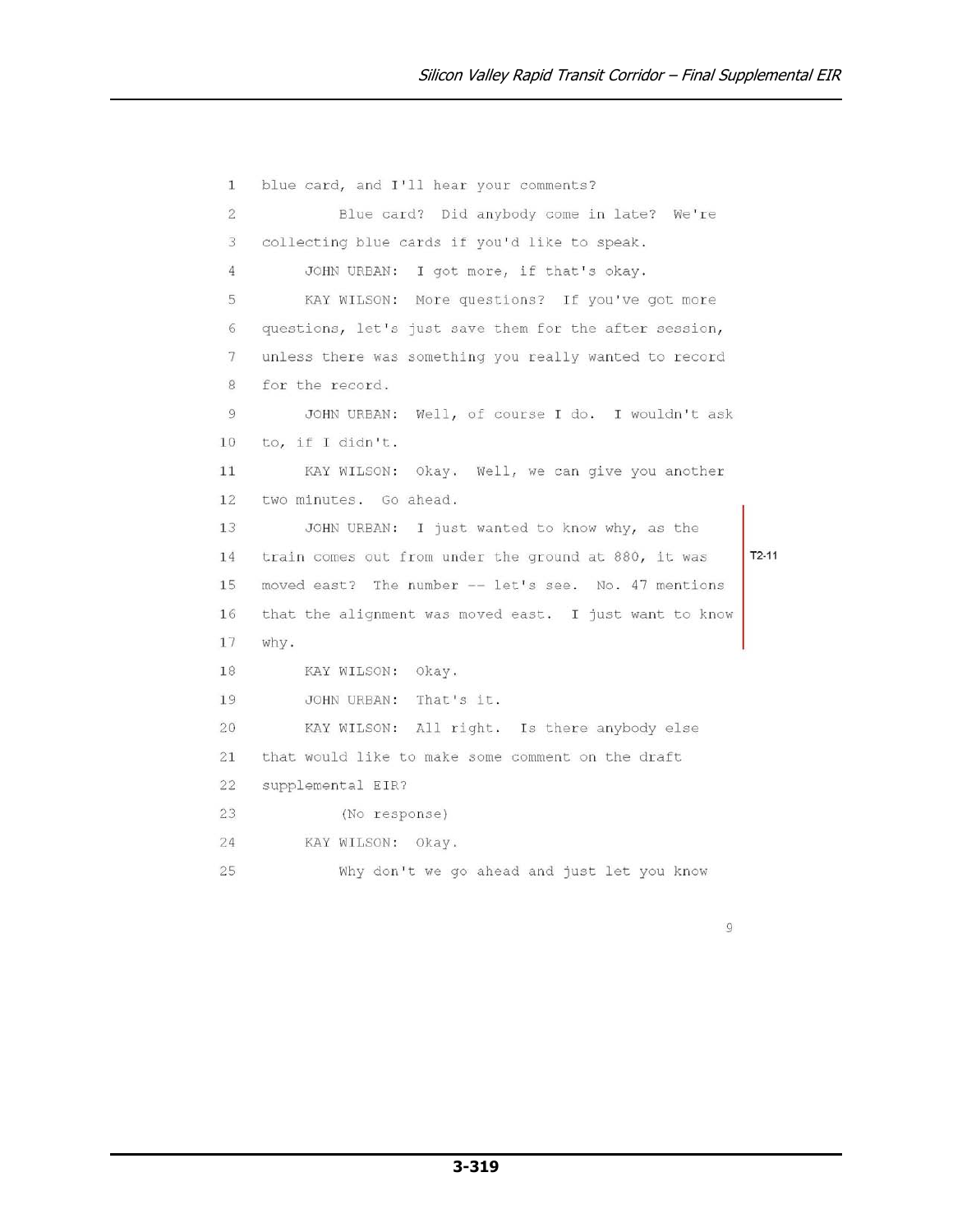what's coming up. We do have two more public hearings.  $\mathbf{1}$  $\overline{2}$ And they are February 26th in Milpitas at the Milpitas 3 Community Center, and February 28th in San Jose in the Hostetter-Alum Rock area at the San Jose High Academy.  $\overline{4}$ 5 And it will be the same type of arrangement. In fact, it will be the same presentation in the same format for 6  $\overline{7}$ those two meetings. 8 And then once again, to remind everyone that  $\overline{9}$ all comments are due by March 16th, 5:00 p.m. There's Tom's information for mailing it in, or you may e-mail 10 it or fax it. 11 I'd like to thank you all for taking the time 12 13 to come out this evening and for working with us on getting through the meeting. And now we'll adjourn the 14 15 formal part of the meeting and meet individually with 16 any of you to answer the questions that we recorded or 17 any others that you may have. Anybody with a tag on -- Ray is going to steer 18 19 you to the right people to answer various questions because some of them are engineering and some of them 20 are environmental or whatever. 21 22 We'll go from there. Thank you very much. 23 (Whereupon, the proceedings closed at 7:52 p.m.) 24 25  $---000---$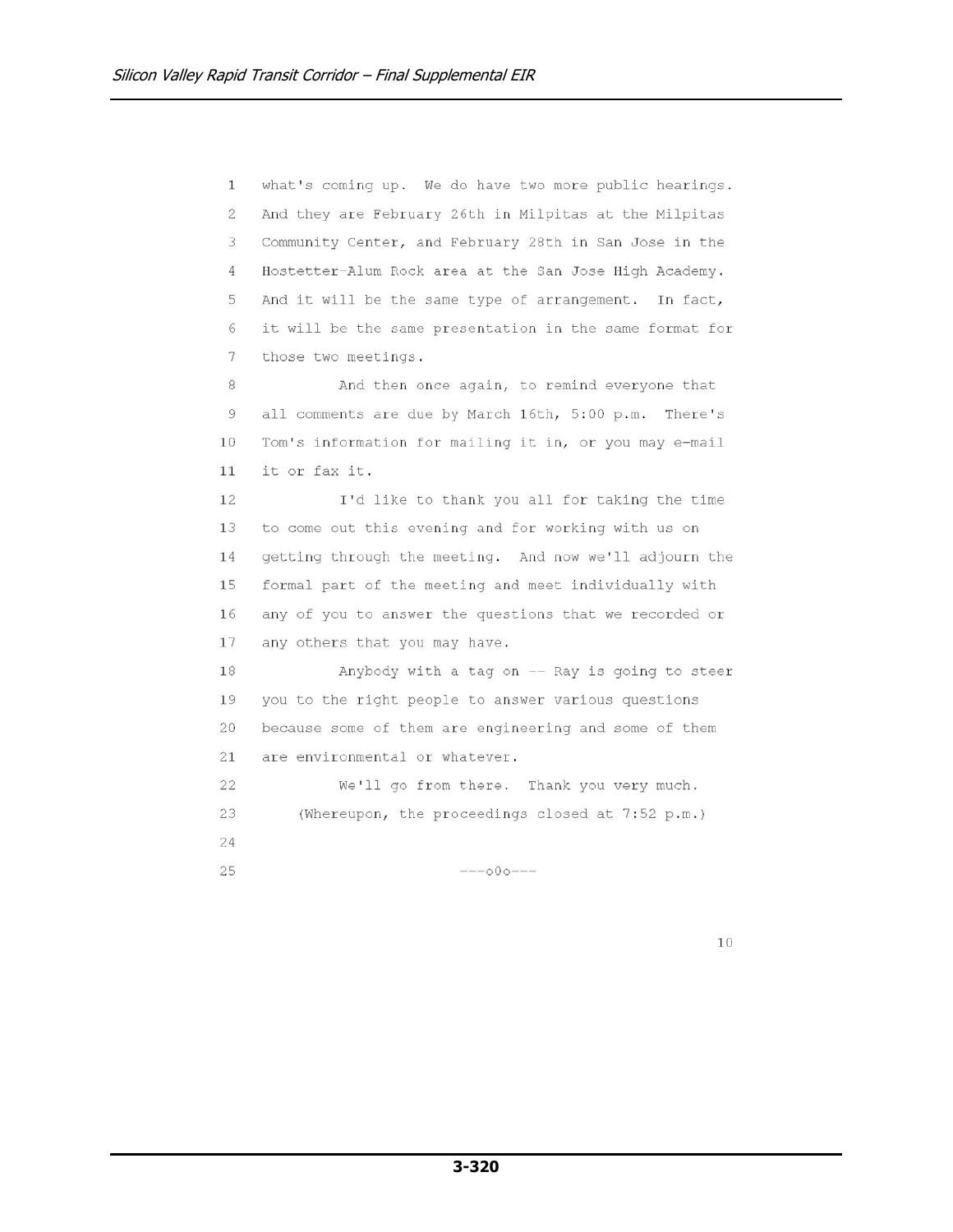| 1  | STATE OF CALIFORNIA<br>$\mathcal{Y}$                    |
|----|---------------------------------------------------------|
| 2  | $\mathcal{C}$<br>SS.<br>COUNTY OF MARIN                 |
| 3  | I, DEBORAH FUQUA, a Certified Shorthand                 |
| 4  | Reporter of the State of California, do hereby certify  |
| 5  | that the foregoing proceedings were reported by me, a   |
| 6  | disinterested person, and thereafter transcribed under  |
| 7  | my direction into typewriting and is a true and correct |
| 8  | transcription of said proceedings.                      |
| 9  | I further certify that I am not of counsel or           |
| 10 | attorney for either or any of the parties in the        |
| 11 | foregoing proceeding and caption named, nor in any way  |
| 12 | interested in the outcome of the cause named in said    |
| 13 | caption.                                                |
| 14 | Dated the 6th day of March, 2007.                       |
| 15 |                                                         |
| 16 |                                                         |
| 17 | DEBORAH FUQUA                                           |
| 18 | CSR NO. 12948                                           |
| 19 |                                                         |
| 20 |                                                         |
| 21 |                                                         |
| 22 |                                                         |
| 23 |                                                         |
| 24 |                                                         |
| 25 |                                                         |
|    |                                                         |

 $11\,$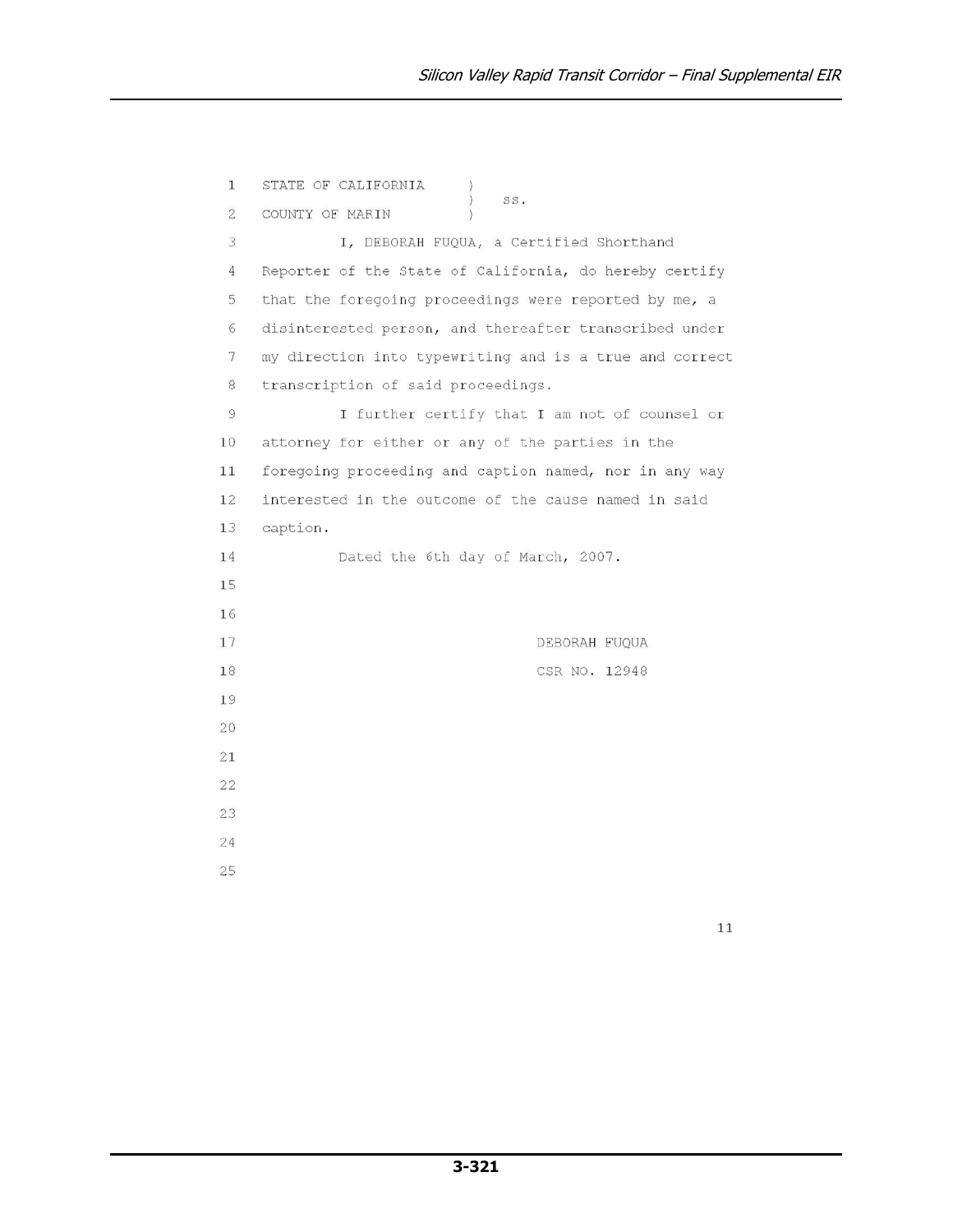$\,1\,$  $\bar{2}$  $\overline{3}$  $\overline{4}$ 5 6  $\overline{7}$  $\,8\,$  $\mathcal G$ 10  $11\,$ 12 13 14 15 16 17  $1\,8$ 19  $20\,$ 21  $22$ 23 24

25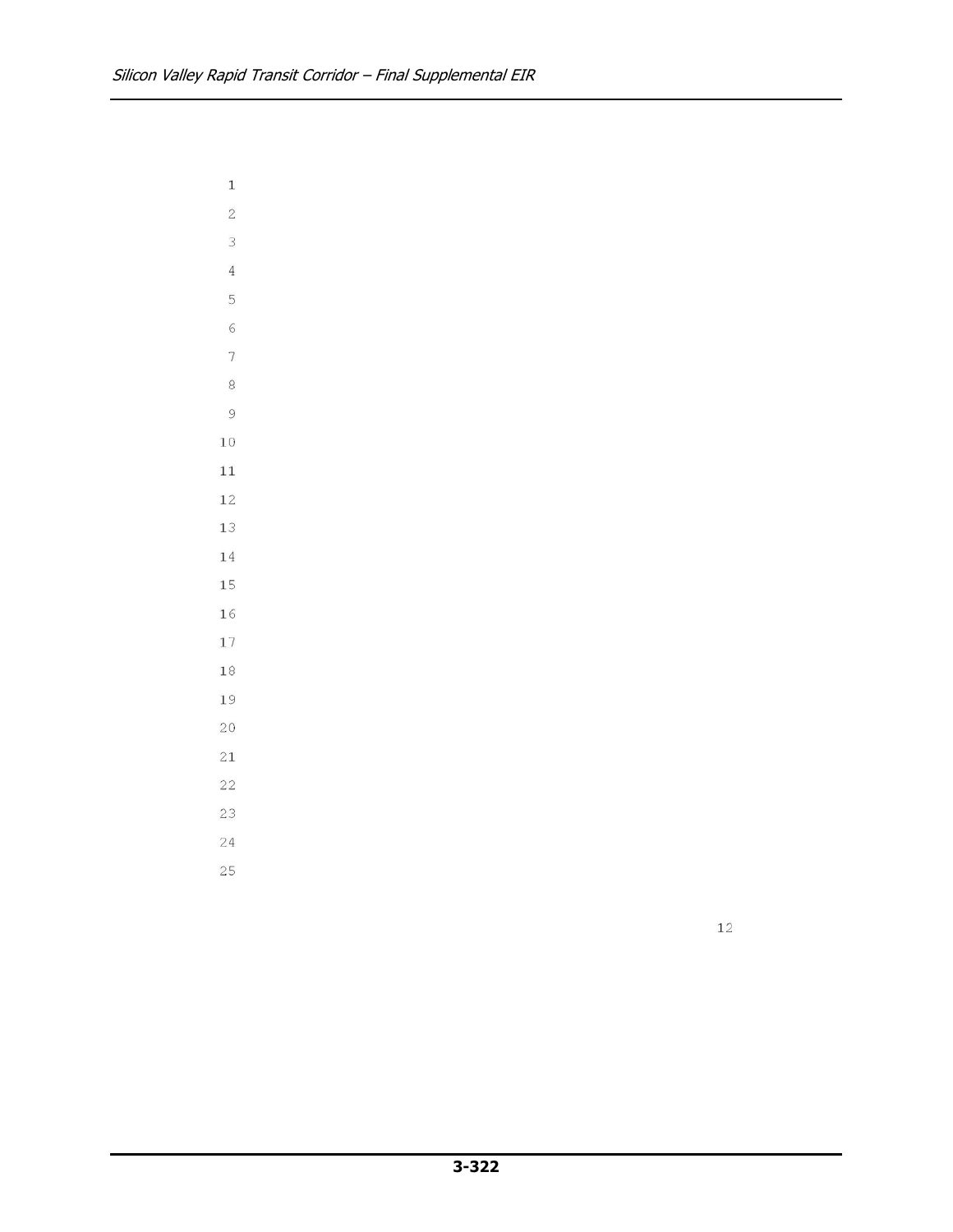# RESPONSE TO TRANSCRIPT 2 – FEBRUARY 13, 2007

# Bob Blakely

T2.1 The BART Project would only displace 1 to 9 residences depending on the options selected. With regard to construction activities, Draft SEIR, Chapter 3, Figure 3.5-1, page 44 provides a project schedule. The first construction activity is utility relocation that is scheduled for 2009. Construction of the above ground line segment is scheduled to begin in 2009 and end in mid-2013.

# Ken Sinclair

- T2.2 Based on land use projections, The Alameda would be one of the transportation routes to reach the Diridon/Arena Station. The Alameda would provide a more direct route for residences to the west than Coleman Avenue.
- **T2.3** VTA began collection of the Measure A Sales Tax, approved by Santa Clara County voters to fund a list of transit improvement projects, in April 2006. As of March 31, 2007, VTA has received \$129 million in revenues from the 2000 Measure A Sales Tax.

 Prior to 2000 Measure A, The County of Santa Clara collected revenues from the 1996 Measure A/B Sales Tax. The County estimates that \$1.3 billion was collected during the ten-year sales tax program. The County of Santa Clara administered the Measure A/B program, with VTA as partner. The 1996 Measure A/B program ended April 2006.

### Steve Van Pelt

- T2.4 VTA is pursuing various options to fund BART operations.
- **T2.5** The technology proposed is designed to be compatible with the existing and planned BART facilities. This is required since BART vehicles for the Project would also be traveling on the existing BART system. Therefore, any change in technology would need to be fully compatible with the BART system. If safety becomes an issue, then double doors may be a solution.
- **T2.6** Refer to Response to Comment P-13.1 regarding the selection of BART as the preferred mode of transit. If a light rail alternative were selected, costs would not be 1/3 of the BART Project. Some savings would be evident in lower vehicle cost, yard and shops costs and some other facilities' costs. However, the most costly items are tunnel and station construction that would not change substantially for a light rail transit alternative.

### John Urban

**T2.7** The Project was found to have a significant impact at the intersections of The Alameda and Taylor Street/Naglee Avenue and The Alameda and Race Street. Potential improvements were identified for the intersection of The Alameda/Race. However, at